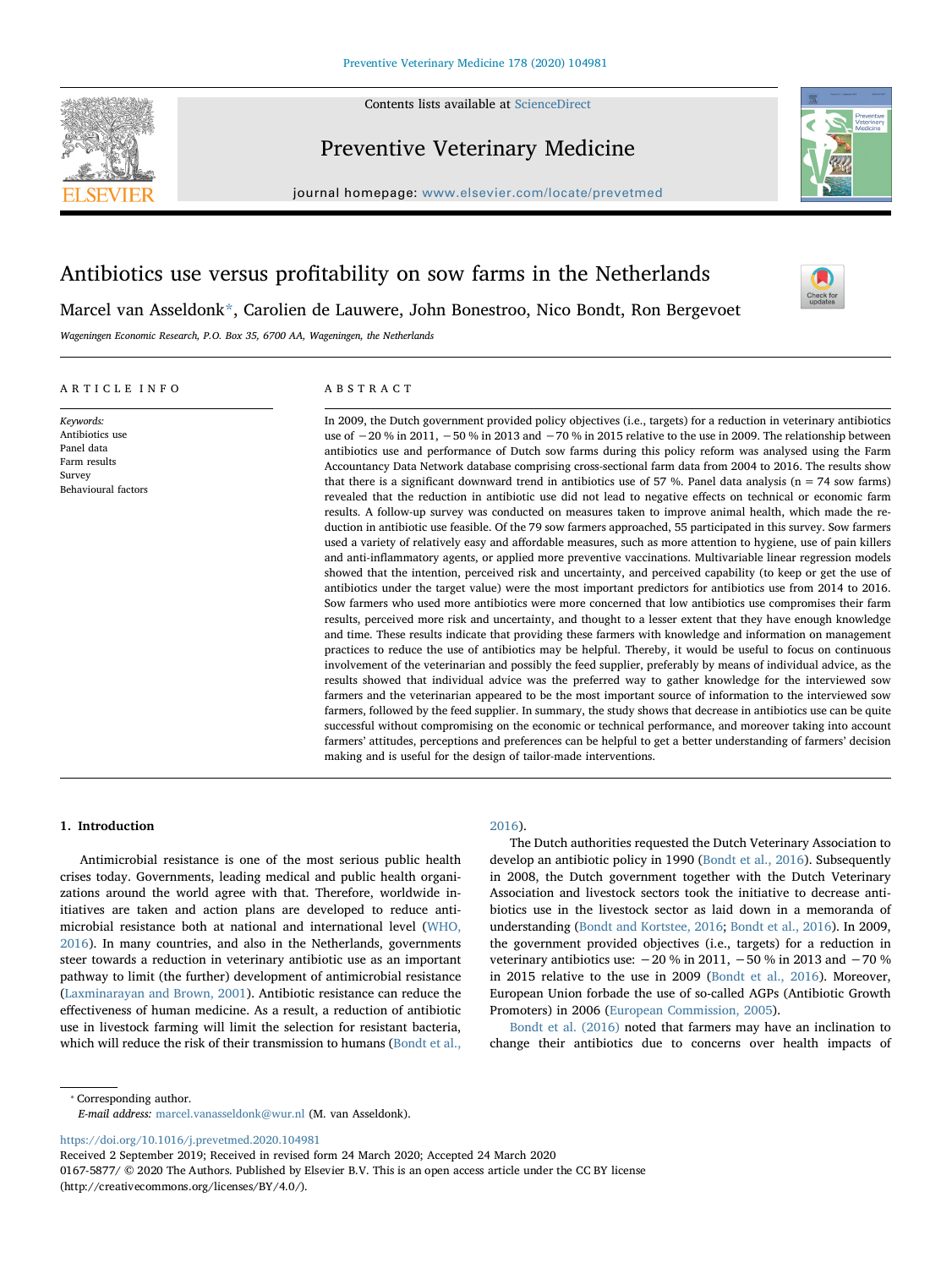antibiotics use on themselves or people close to the farm. However, since reducing antibiotic use on farms involved in most cases implementing measures to enhance animal health and changing animal health management, farmers are concerned of associated costs ([Coyne](#page-7-4) [et al., 2014](#page-7-4)) and whether this does have a negative implication for the economic performance of the farm ([Speksnijder et al., 2015](#page-7-5); [Visschers](#page-7-6) [et al., 2016](#page-7-6)).

Multiple studies report on the factors that are associated with antibiotics use. Most academic publications suggest that there does not exist an effect of decreased antibiotics use on economic performance. For instance, the relation between antibiotics and profitability was tested prior and after the AGP ban. The AGP ban did not affect the productivity or the profitability of the different farms ([Emborg et al.,](#page-7-7) [2001;](#page-7-7) [Aarestrup et al., 2010](#page-6-1)). It should be noted, however, that in the Netherlands, the reduction in the use of growth promoters in the years before 2006 was almost entirely offset by an increase in therapeutic antibiotic use. Furthermore, nursery pig farms had serious problems and showed a significant association between antibiotic use and productivity ([McDowell et al., 2008\)](#page-7-8). Other authors state that risk and uncertainty play a role as risk-averse farmers may tend to use more antibiotics ([Ge et al., 2014\)](#page-7-9). Nevertheless, antibiotics can be used in reaction to mask poor management or animal health ([Ge et al., 2014](#page-7-9)). In accordance with this, recent intervention studies showed that preventive measures can decrease the need for antimicrobials and create economic net benefits. A relevant preventive measure, for a pig finishing farm, is the purchase of piglets with a high health status from a known producer ([Kruse et al., 2018](#page-7-10), [2019](#page-7-11)). Farmers may perceive antibiotics or antimicrobials as a less costly solution and therefore more cost-effective than vaccinations or other preventive measures. Other research point towards a lack of knowledge of farmers on preventive measures [\(Moreno, 2014;](#page-7-12) [Speksnijder et al., 2015a](#page-7-5)). Even some pig vets feared that a ban on antimicrobials may have negative consequences for the productivity of livestock production ([Coyne et al., 2014\)](#page-7-4). Yet, most of these studies primarily focussed on productivity rather than economic performance, or did not link behaviour with economic performance. However, to help farmers to change their daily practise, insight is needed on their willingness and motivation to change, on their capability and ability to change, on factors that influence this capability and ability, e.g. knowledge and education, and on the opportunity to change, e.g. possible constraints regarding time, money or a suitable housing system [\(Ölander and Thøgersen, 1995;](#page-7-13) [Michie et al., 2011](#page-7-14)). Background of this is that uptake and upscaling of promising interventions often is disappointing. A reason for this may be that it is often assumed that farmers and other agents are rational, self-interested economic agents. However, new insights have made increasingly clear that psychological and sociological elements should also be taken into account, with consideration of intrinsic motivations, moral convictions, social preferences, reciprocity and the impact of peer groups ([Edwards-](#page-7-15)[Jones, 2006](#page-7-15); Herzfeld [and Jongeneel, 2012;](#page-7-16) [Garforth, 2014\)](#page-7-17).

The objective of this study was twofold, namely to test the association between antibiotics use and farm performance of sow farms in the Netherlands by means of panel data analysis, and to gain insight in behavioural factors, such as intentions, attitudes, beliefs and perceptions, that explain the behaviour response to keep or get the use of antibiotics under the target value by means of a complementing survey among farmers in the panel. Sows farms were chosen due to the larger antibiotics use relative to fattening pig farms. The time period of interest was from 2004 to 2016, which captured the period with structural reforms in antibiotic use of 2011, 2013 and 2015. The use of antibiotics decreased approximately with 50 % from 2009 to 2014 ([Bondt and Kortstee, 2016\)](#page-6-0) and thus provided the opportunity to estimate the impact and behavioural responses of a sharp decline in antibiotic use.

#### 2. Method

#### 2.1. Data collection

Multiple steps were needed to estimate the relation between antibiotics use (MARAN, 2002-2019; [MARAN, 2002\)](#page-7-18) and the farm performance ([Agrimatie, 2019\)](#page-6-2). Analysis was based on the Farm Accountancy Data Network (FADN) panel dataset of Wageningen Economic Research. The FADN dataset contained repeated measurements of technical as well as economic variables per year for (among others) Dutch sow farms  $(n = 79)$ . It was a rotating (unbalanced) panel to reduce attrition. The availability of repeated observations on the same units made it possible to specify and estimate more complicated and more realistic models than a single cross-section or a single time series would do. Since the observations were repeated on the same unit, it was no longer appropriate to assume that different observations are independent ([Hsiao, 1985\)](#page-7-19). In addition, a follow-up survey was carried out among FADN sow farmers to gather additional data on behavioural factors such as intentions, attitudes, beliefs and perceptions (see Section [2.4\)](#page-2-0) that may lead to a lower number of daily doses of antibiotics per animal year (NDD). Calculating NDD requires detailed information about the amount of individual active substances used per animal species ([Bondt et al., 2013](#page-6-3)). The survey data were collected by telephone or by visiting the sow farmer, depending on the preference of the farmer.

#### 2.2. Data processing and variable selection

A selection of relevant FADN variables was made based on reviewing literature ([Emborg et al., 2001;](#page-7-7) [Argiles and Slof, 2003;](#page-6-4) [Van der](#page-7-20) [Fels-Klerx et al., 2011](#page-7-20)). [Fig. 1](#page-2-1) depicts the conceptual model. The antibiotics use is expressed as NDD (number of daily doses per animal year). It is the number of daily doses of all the antibiotics that an animal (on average) receives per year. The independent variables, apart from antibiotics use, were entered into the models in order to account for the (time-varying) variation caused by these variables. This enabled us to see the statistical association between antibiotics use and performance, conditional on the fact that all other factors are constant.

The five dependent performance variables include farmer income, productivity measures (delivered piglets per sow), total revenue, animal health costs and total costs. These had a (financial) hierarchical structure as animal health costs are part of the total costs, delivered animals are part of the total revenue, and total costs and total revenue are part of the farmer income. This allowed us to view the effect of antibiotics use at different levels of farm recordings. The independent variables can have an association with all the dependent variables in the conceptual model, apart from the independent variable of price. The age of the farmer may have affected the performance of a farm [\(Argiles and Slof,](#page-6-4) [2003\)](#page-6-4). Additionally, the number of sows present on the farm may have affected the performance as it allows for scale efficiencies. Furthermore, the modernity of the farm may have influenced the performance of the farm as differences in the level of technology implementation may explain performance. Modernity was operationalized as the percentage of the current balance value of the buildings divided by the new value of the buildings. The model included labour per sow as this controls for differences in performance due to labour intensity. The model also included the feed-related variables piglet feed per piglet per year, sow feed per sow per year, sow feed price and piglet feed price. The feed costs had a significant share of the total costs ([Hoste, 2017](#page-7-21)), so they would have had a considerable influence on the (financial) farm performance. The financial (performance) variables (i.e. income, costs and revenues) are divided by the average number of sows present on the farm to increase interpretability.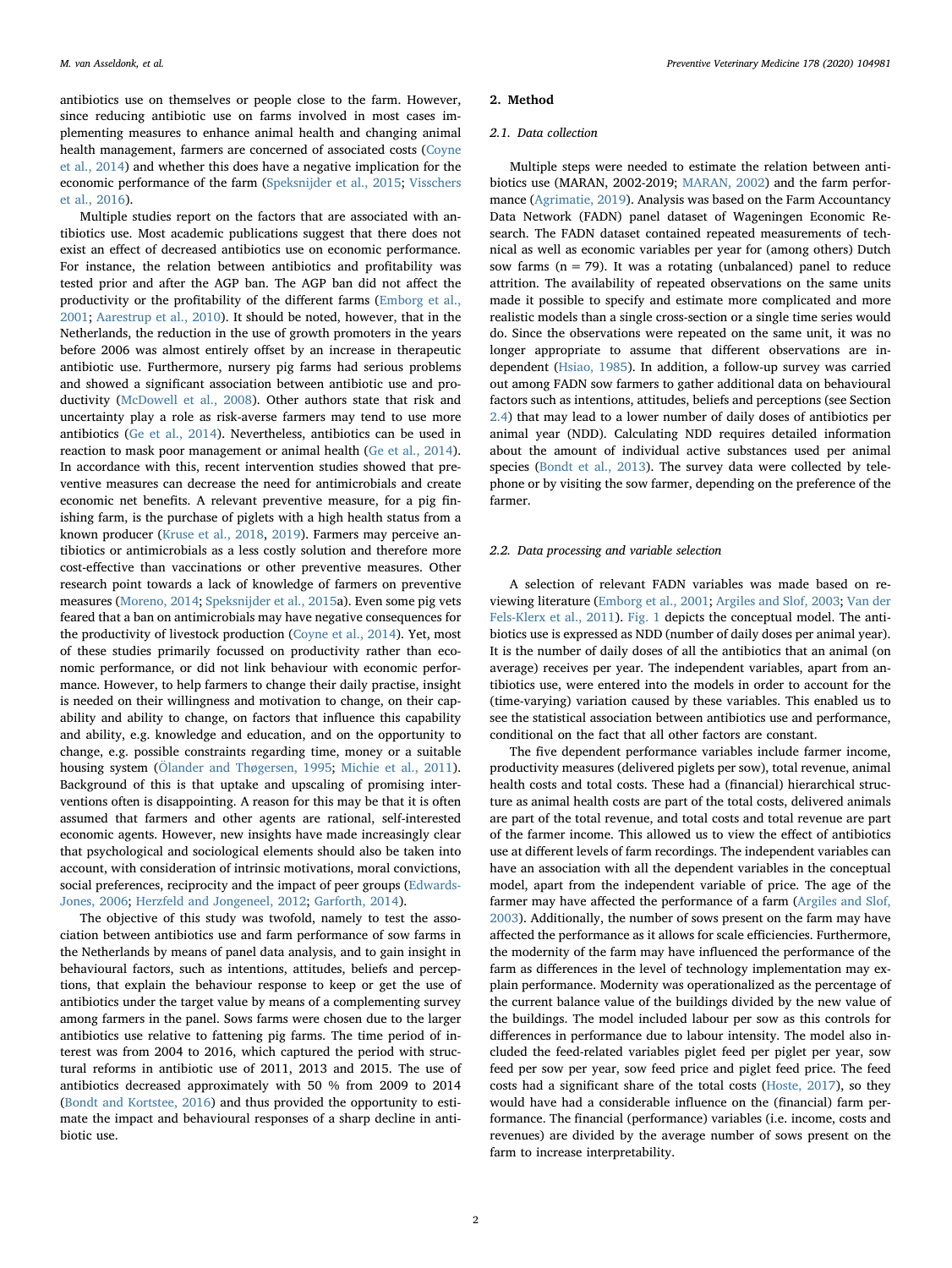<span id="page-2-1"></span>

Fig. 1. The conceptual model for sow farms that visualizes the associations between the dependent variables (antibiotic use) and the independent variables.

# 2.3. Panel data analysis

The first step was to analyse the trend of antibiotics use in the Netherlands in the past years. NDD was approximated with a linear regression function to test for structural changes before and after 2008. Subsequently, both fixed effects and random effects models were estimated. In essence, functions of different variables measuring performance were estimated. We were able to examine whether the antibiotics use affects any of the variables indicating farm performance. The models were defined as follows [\(Verbeek, 2012\)](#page-7-22):

# $y_{it} = \beta_0 + x_{it} \beta + \alpha_i + \varepsilon_{it} \varepsilon_{it} \sim IID(0, \sigma_{\varepsilon}^2)$

where  $y_{it}$  is the dependent economic variable of farm i at time t,  $\beta_0$  is the common intercept term for all subjects over all observations,  $x'_{it}$  is the vector of independent variables (including antibiotics use) of farm i at time t, *β* is the vector of coefficients describing the relationship between  $x'_{it}$  and  $y_{it}$  and  $\varepsilon_{it}$  is the observation specific residual term. These residual terms are assumed to follow a normal distribution with a mean of 0 and a constant standard deviation of  $\sigma_{\varepsilon}^2$ . In the case of a fixed effect model,  $\alpha_i$  is a subject-specific intercept. In the case of a random effects model, it is assumed that  $\alpha_i$  is a subject-specific residual that follows a (usually normal) distribution with a standard deviation  $\sigma_{\alpha}^2$ . The random effects model assumes that there is no correlation between the residuals (both *αi* and *εit*) and all independent variables in the model. The relation between antibiotics use and the farmer income, given all other covariates, was explored by looking at the significance of the coefficient of the antibiotics use. This study used a significance level of 0.05. In addition, the standard errors of the coefficients are clustered around the farm ID, making them robust for heteroscedasticity and autocorrelation caused by repeated measures on the same farm (the firm effect) and reducing the probability of a type II error ([Petersen, 2009](#page-7-23)). Therefore, clustered standard errors were used to adjust the standard errors for deviations from an independent and identically distribution  $IID(0, \sigma_{\varepsilon}^2)$ due to the firm effect ([Abadie et al., 2017\)](#page-6-5). The random effects model was preferred over the fixed effects model as it was assumed that these farms are drawn from a larger distribution of Dutch sow farms. However, it may not always be possible due to a correlation between the subject-specific residual  $(\alpha_i)$  and any of the independent variables in the model (causing endogeneity and biased estimates). In these cases, this paper used a fixed effects specification. The Hausman test can be used to determine whether to use a random or a fixed effects model ([Verbeek, 2012](#page-7-22)). The null hypothesis stated that the coefficient estimates are consistent for both the fixed and the random effects model, although the random effects model is more efficient in its estimates. However, models with clustered standard errors of coefficients cannot be compared in the Hausman test. As a result, the Hausman test was done without clustered standard errors. The Sargan-Hansen overidentification test (implemented in Stata as XTOVERID (Schaff[er and](#page-7-24) [Stillman, 2016\)](#page-7-24)) allows clustered standard errors. Therefore, the Sargan-Hanssen test is used in addition to the Hausman test.

The analysis showed that the data did not seem to adhere to the asymptotic properties of the Hausman test. This may be attributed to the fact that there is still autocorrelation between residuals, which is possible due to the Hausman test not supporting models with clustered standard errors. In the presented models, this autocorrelation was corrected for in the clustered standard errors, as indicated above. [Wooldridge \(2001\)](#page-7-25) states that "the resulting test could have an asymptotic size larger or smaller than the nominal size." In this case, the sigmamore option of the Hausman test was needed. This ensures that the Hausman test adheres to the needed asymptotic properties. The Sargan-Hansen overidentification test was chosen in case the results of the tests were in disagreement as the sigmamore is a somewhat ad hoc solution. These models were built and tested using Stata 14 ([StataCorp,](#page-7-26) [2015\)](#page-7-26).

## <span id="page-2-0"></span>2.4. Behavioural factors attributing to antibiotics use

In order to explore the behavioural factors that explain the decision to decrease the antibiotics use, constructs related to the Theory of Planned Behaviour (TPB) are used ([Ajzen, 1991](#page-6-6)). The theory states that the intention of an individual to perform a certain behaviour – for example to use less antibiotics for sows – is influenced by his or her attitude towards the behaviour, the opinion of important others (social norm) about the behaviour and the individual's perception of the control he or she has over the behaviour (perceived behavioural control) [\(Ajzen, 1991\)](#page-6-6). Attitude can be explained by behavioural beliefs and evaluation of the outcome. Behavioural beliefs are the believed consequences of the proposed action (e.g. attempting to limit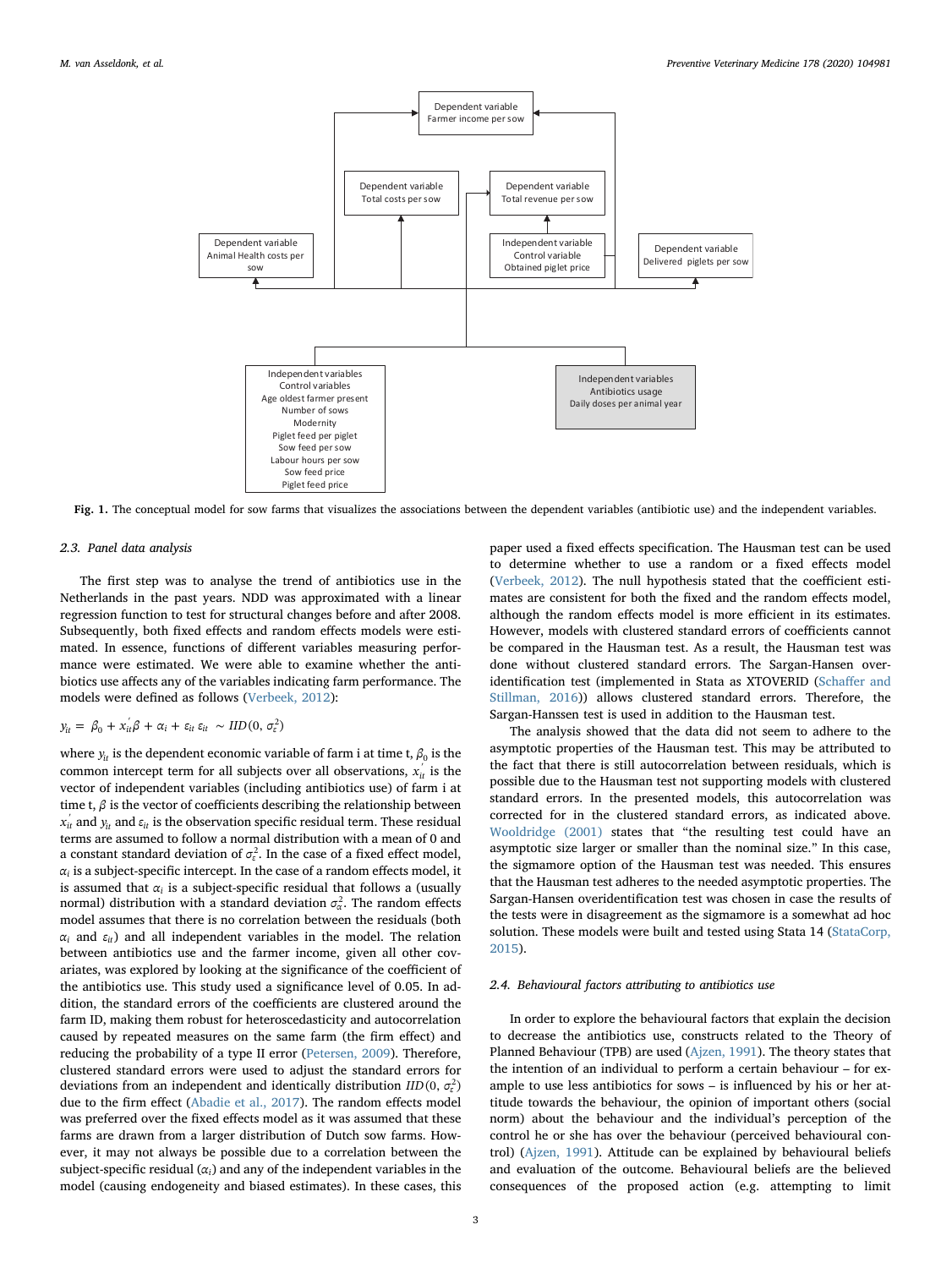antibiotics use will result into lower economic performance), and the evaluation of outcome is the value that individuals place on an outcome social norms can be linked to the normative beliefs and the motivation to comply. Normative beliefs can be defined as "the likelihood that important referent individuals or groups approve or disapprove performing a given behaviour", and motivation to comply can be referred to as the tendency to follow a normative belief, dependent on the person who represents the belief (i.e. what is the influence of the veterinarian on your decision to limit antibiotics use?). Perceived behavioural control (PBC) can be defined as the confidence an individual has in his or her skills to perform the behaviour. It can be divided in PBCcapability and PBC-controllability, and is linked to control beliefs, which can be defined as the believed "presence or absence of requisite resources and opportunities" [\(Ajzen, 1991\)](#page-6-6).

In addition to the TPB-related constructs, constructs related to perceived risk and uncertainty and relative risk perception (perception of the environment) are included. This is important because farmers who perceive less risks are probably less willing to adopt preventive measures ([Kunreuther et al., 2001](#page-7-27); [Ogurtsov et al., 2008\)](#page-7-28). Perceived uncertainty can be described as the perceived probability to succeed in the behaviour (i.e. I am uncertain whether I can limit my antibiotics use).

The concept variables (constructs) are created by combining separate items (questions) of the FADN follow-up survey as these concept variables are hard to measure directly. The separate items were mostly measured on a 7-point scale where 1 was the most negative answer (e.g. totally disagree, very unlikely), and 7 the most positive answer (e.g. totally agree, very likely). The negatively worded items are inversely recoded. Next, the internal consistency of the separate items to-becombined into one concept variable (construct) are tested by Cronbach's alpha (as explained by [Tavakol and Dennick \(2011\)\)](#page-7-29). [Tavakol and Dennick \(2011\)](#page-7-29) state that these values should range from 0.70 to 0.95. After the result is deemed satisfactory, the mean is taken for all the measurements of these items to obtain a value for a single conceptual construct.

Regression analysis is applied to explore the linkage between the concepts described in the framework. The skewed NDD data is log transformed to conform to normality. Next, the association between the average yearly use and the information gathered from the survey data are analysed. In the regression analyses intention, attitude, positive and negative behavioural beliefs, evaluation of outcome, social norm, normative beliefs, motivation to comply, perceived behaviour control, control beliefs and perceived risk and uncertainty are used as predictors. In the multivariable regression analyses, two constructs are not included in the same model if the Pearson's correlation coefficient between them > 0.50. If variables were not normally distributed, the variables were divided into tertiles, with scores ranging from 1 to 3.

#### 3. Results

# 3.1. Descriptive and trend analysis

The farm dataset consisted of maximally 620 and minimally 371 observations per variable. The mean number of years a farm in the panel was approximately 6 years ([Table 1\)](#page-4-0). Substantial heterogeneity was observed between farms as well as within farms (in time).

[Fig. 2](#page-4-1) depicts the trend and the spread of the number of daily doses of antibiotics per animal per year (NDD). Trends were insignificant up to 2008 (0.97 NDD,  $p = 0.36$ ,  $R_{\text{adj}}^2 = 0.01$ ), while there was a significant negative coefficient in the linear regression model after 2008  $(-2.44 \text{ NDD}, p < 0.01, R_{\text{adj}}^2 = 0.15)$ . Also the Dutch Veterinary medicine authority reported a 57 % decline of NDD in pig production from 2009 to 2016 ([Stichting Diergeneesmiddelen Autoriteit, 2018](#page-7-30)).

#### 3.2. Panel data analysis

All five regression models included fixed effects specifications as indicated by the Sargan-Hansen overidentification test and the Hausman test [\(Table 2\)](#page-5-0). Moreover, the within  $R^2$  tended to be higher than the between  $R^2$  or overall  $R^2$  with fixed effects models. This difference was caused by the focus of the fixed effects model on explaining within-subject variation rather than between or overall variation ([Wooldridge, 2001](#page-7-25)).

The coefficients of NDD in the delivered piglets per sow, animal health costs per sow, the total costs per sow, total revenue per sow and farmer income per sow models were all not significant at a significance level of 0.10. Overall, no significant performance-increasing association of NDD (decreasing in costs or increasing in revenues, production or income) were found.

The Wald or F-tests of all the models rejected the null hypothesis (with a significant level of 0.05) of all coefficients in the model jointly having no additional explanatory power compared to an intercept-only model. As expected, input and output confounding variables had a large influence on overall costs, revenues and income (i.e., piglet feed per piglet, piglet price, sow feed per sow, sow feed price and labour hour per sow). Furthermore, the association between modernity of the farm and farm performance was statistically significant with respect to delivered piglets per sow and animal health costs (at a significance level of 0.01). More modern buildings were associated with less animal health costs.

Other confounding variables were not or hardly significant in any model. These variables included for example the age of the oldest farmer present and number of sows. Re-estimating models with these insignificant variables hardly affected coefficient estimates for NDD.

# 3.3. Behavioural factors attributing to antibiotics use change

Of the 79 sow farmers approached, 55 participated in the survey. [Table 3](#page-5-1) shows a summary of the measures interviewed sow farmers took to improve the health of their animals or the health status of their farms. Measures focused mainly on animal health management, such as improving biosecurity, use of anti-inflammatory agents or preventive vaccinations. The majority of the famers indicated in the interviews that they implemented the measures less than nine years ago (the moment that the Dutch government provided objectives for a reduction in veterinary antibiotics use: 20 % in 2011, 50 % in 2013 and 70 % in 2015 relative to the use in 2009). Once implemented, most farmers continued taking these measures.

The veterinarian appeared to be the most important source of information to the interviewed sow farmers, followed by the feed supplier (mean score 6.4 and 5.4 respectively). The interviewed sow farmers also complied the most to the veterinarian, followed by the feed supplier and the customer (mean score and 6.3, 5.0 and 5.0 respectively). Individual advice is the preferred way to obtain information (mean score 6.2), followed by study groups (5.3), internet (5.1) and research reports (5.1).

Multivariable regression analyses to find the best predictors of antibiotics use (expressed as the logarithm of the average number of daily doses per animal year from 2014 to 2016) revealed two alternative models ([Table 4](#page-5-2)). In model 1 the intention, to keep or get the antibiotics use under the target value, and perceived risk and uncertainty were the most important predictors of antibiotics use ( $R_{\text{adj}}^2 = 0.39$ , n = 35). In the alternative model 2, the intention and the perceived capability to keep or get the antibiotics use under the target value seemed to be the most important predictors ( $R_{\text{adj}}^2 = 0.39$ , n = 32).

The univariate regression analyses indicated that sow farmers who use less antibiotics compared to sow farmers that use more antibiotics ([Table 5](#page-6-7)):

• Had a higher intention to get or keep the use of antibiotics under the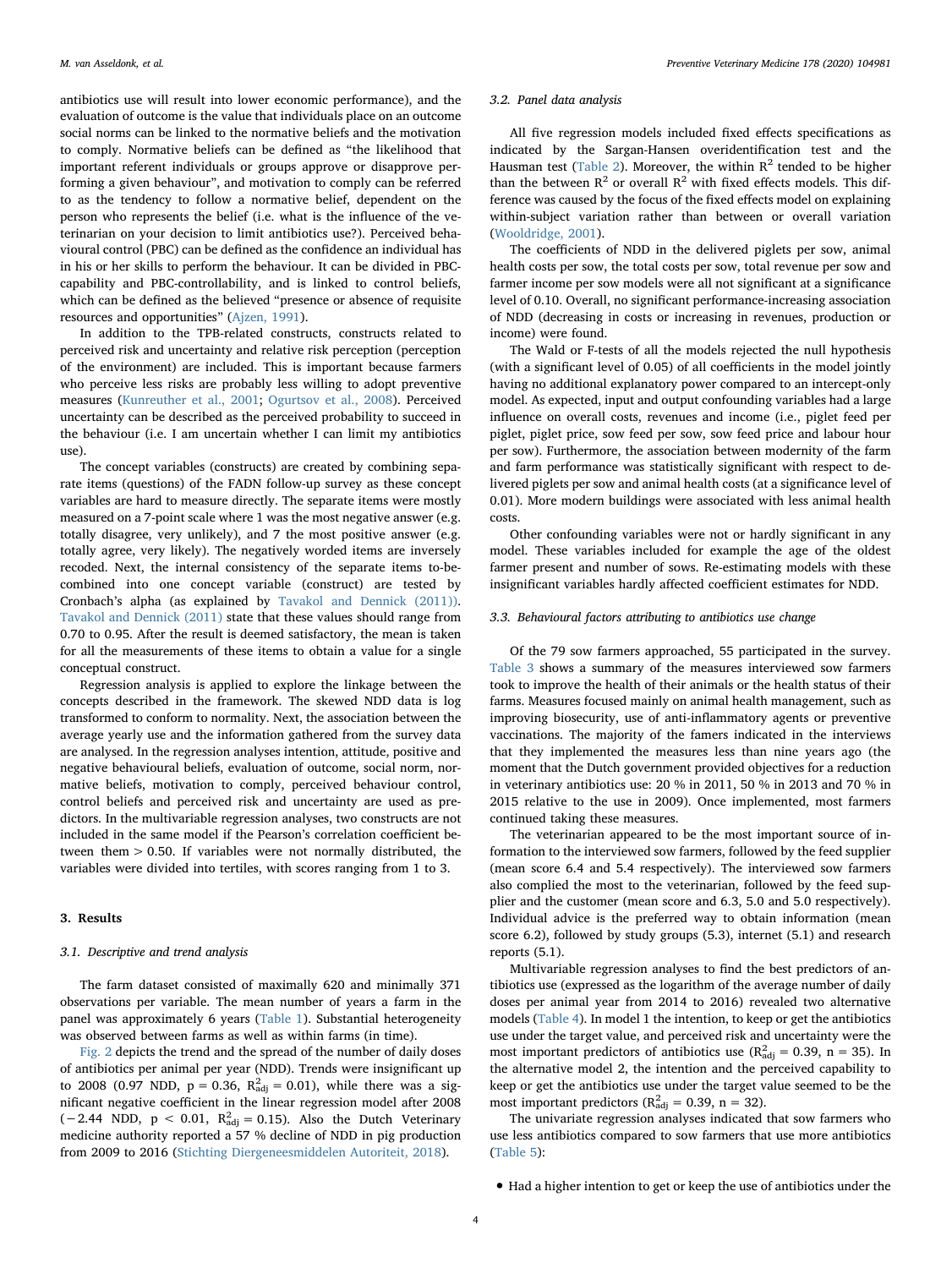#### <span id="page-4-0"></span>Table 1

Descriptive statistics Dutch sow farms for time period 2004–2016.

| Variable                                                   | Mean   | Std. Dev. | Observations (N) | Farms $(n)$ |
|------------------------------------------------------------|--------|-----------|------------------|-------------|
| Independent variable                                       |        |           |                  |             |
| Number of daily doses of antibiotics (NDD per animal year) | 17.2   | 15.94     | 371              | 75          |
| Dependent variables                                        |        |           |                  |             |
| Delivered piglets per sow (per year)                       | 25.7   | 3.6       | 605              | 103         |
| Animal health costs per sow (in euro per year)             | 71.8   | 33.6      | 604              | 103         |
| Total costs per sow (in euro per year)                     | 1251.2 | 420.7     | 605              | 103         |
| Total revenue per sow (in euro per year)                   | 1326.1 | 492.4     | 605              | 103         |
| Farmer income per sow (in euro per year)                   | 73.9   | 230.5     | 605              | 103         |
| Confounding variables                                      |        |           |                  |             |
| Number of sows                                             | 577.6  | 460.5     | 605              | 103         |
| Modernity buildings (% of new value)                       | 41.0   | 16.0      | 620              | 106         |
| Age of oldest farmer present (in years)                    | 49.9   | 8.8       | 618              | 105         |
| Labour hours per sow (in hours)                            | 13.3   | 11.1      | 605              | 103         |
| Piglet feed per piglet (in kg)                             | 28.6   | 7.9       | 603              | 103         |
| Sow feed per sow (in kg)                                   | 1478.8 | 686.1     | 603              | 103         |
| Piglets feed price per 100 kg (in euro)                    | 36.1   | 11.7      | 603              | 103         |
| Sows feed price per 100 kg (in euro)                       | 23.5   | 5.3       | 603              | 103         |
| Obtained piglet price (in euro per piglet)                 | 41.6   | 7.0       | 605              | 103         |

<span id="page-4-1"></span>

Fig. 2. Mean and 25-75 % percentile interval of the number of daily doses of antibiotics (NDD) per animal year per Dutch farm from 2004-2016.

target value and are more positive about it;

- Thought to a lesser extent that farm results will get worse if they reduce the use of antibiotics (separate item of negative behavioural beliefs);
- Thought that less use of antibiotics increases work pleasure and is good for animal health, animal welfare and human health (separate items of positive behavioural beliefs);
- Thought to a higher extent that colleague-pig farmers, customers, the government, the partner and the neighbour expect them to reduce the use of antibiotics (separate items of normative beliefs);
- Perceived to have enough knowledge and time to keep or get antibiotics use under the target value (separate items of perceived behavioural control – capability);
- Perceived less risk and uncertainty.

# 4. Discussion and conclusions

In general, the adverse effect of antibiotics use of Dutch farms on different indicators of economic performance during 2004 until 2016 was limited. Given the hierarchical structure of the dependent variables used in this study, the effect seems to disappear when economic performance indicators are at a higher aggregated level (from animal health costs to total costs). This may have occurred due to the increased share of other volatile factors explaining the variable at each added hierarchical step and the fact that the effect of antibiotics use may not be larger than the added variation or random error at each added step.

The FADN dataset contained both technical and financial variables. However, data on the health status in general or more specific the number of infected animals is not registered. A farmer may, for instance, use more antibiotics to prevent the spread of animal disease on the farm after introduction. In that instance, it may be economically viable to use more antibiotics. Nevertheless, widespread infections may be more prevalent in the cases of poor animal management. An increase in antibiotics use may be used to compensate for poor animal management ([Ge et al., 2014](#page-7-9)). Therefore, by measuring the effect of antibiotics use, the models may have partly measured the effect of poor animal health management on farm performance. Even more, it may have been the case that, in the later years of the sample, farmers became increasingly proficient in managing livestock with less antibiotics use. If this proficiency of the farmers increased, it may explain the limited influence of antibiotics use on farm performance in our models.

By analysing the entire sample, it was implicitly assumed that the effect of antibiotics use would be the same across this sample. However, it may be the case that the effect of antibiotics use is not the same across subsamples. The Dutch government took the initiative to decrease antibiotics use in the Dutch livestock sector in 2008 ([Bondt and Kortstee,](#page-6-0) [2016\)](#page-6-0). This disruption may have changed the underlying data generating process. Therefore, the sample was divided into subsamples of 2004–2008 and 2009−2016. The effect of antibiotics use is different in the case of the total costs per sow in 2004–2008 (significant positive coefficient), while the coefficient of NDD in animal health costs per sow remains significant, but the positive estimator is lower. A possible explanation for this non-robustness of the total cost model may be that after 2009 antibiotics were only used when it was necessary, while it was more freely (inefficiently) used before 2009, adding to the total costs. Our (limited amount of) survey data seem to confirm this. The interviewed farmers used a variety of relatively easy and affordable measures, such as more attention to hygiene, use of pain killers and anti-inflammatory agents or applied more preventive vaccinations to improve animal health and make the reduction in antibiotic use feasible. The majority of the interviewed famers implemented these measures less than nine years ago. From that moment the Dutch government provided clear objectives for a reduction in veterinary antibiotics use: −20 % in 2011, −50 % in 2013 and −70 % in 2015 relative to the use in 2009. Apparently, this clear policy was helpful to stimulate farmers to start taking measures.

The representability of the FADN dataset could be limited as the data was provided on a voluntary basis. This could have led to self-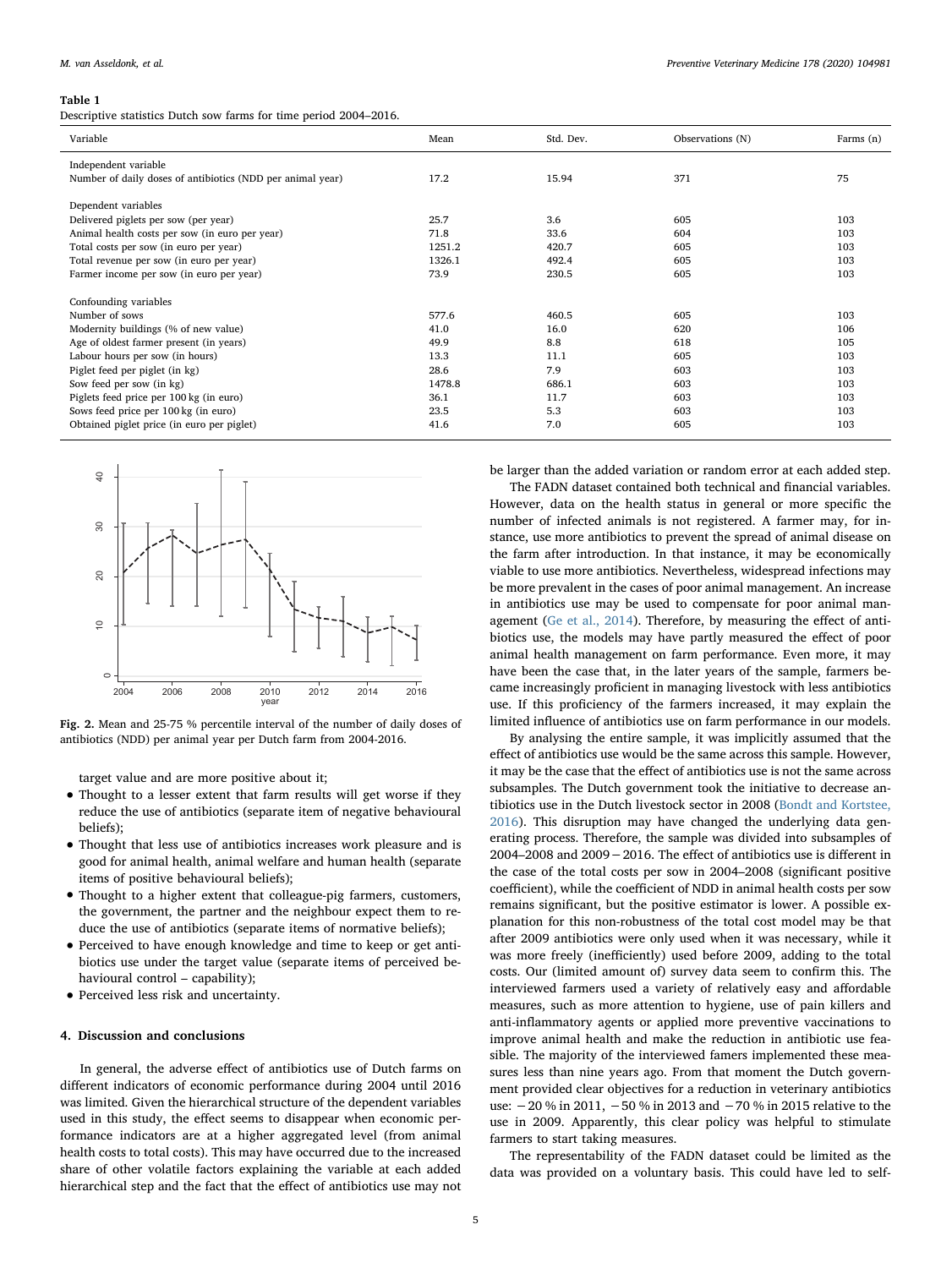#### <span id="page-5-0"></span>Table 2

Regression models for Dutch sow farms, estimating the relation between a performance indicator and NDD while controlling for other significant factors for time period 2004-2016.

|                                                                                 | Delivered piglets per sow | Animal health costs per sow | Total costs per sow | Total revenue per sow | Farmer income per sow |
|---------------------------------------------------------------------------------|---------------------------|-----------------------------|---------------------|-----------------------|-----------------------|
| NDD (per animal year)<br>Number of sows                                         | $-0.0088(0.343)$          | 0.21(0.288)<br>0.046(0.024) | 0.40(0.543)         | 0.93(0.903)           | $-0.43(0.307)$        |
| Modernity buildings (% of new value)<br>Age of oldest farmer present (in years) | $-0.13$ ( < 0.001)        | $-1.02(0.001)$              |                     |                       |                       |
| Labour hours per year per sow (in hours)                                        | 0.068 (< 0.001)           | 0.35(0.014)                 | 9.61 (< 0.001)      | 11.73 (< 0.001)       | 2.55(0.014)           |
| Piglet feed per piglet (in kg)                                                  | $-0.050(0.055)$           | 1.19(0.006)                 | 10.11 (0.001)       |                       | $-11.31 (< 0.001)$    |
| Sow feed per sow (in kg)                                                        | $-0.0019(0.004)$          |                             |                     |                       |                       |
| Piglet feed price per 100 kg                                                    |                           |                             |                     |                       |                       |
| Sow feed price per 100 kg                                                       | 0.13(0.001)               |                             | 32.72 (< 0.001)     | 8.08 (0.011)          | $-25.36 \leq 0.001$   |
| Obtained piglet price (in euro)                                                 |                           |                             |                     | 24.45 (< 0.001)       | 23.11 (< 0.001)       |
| Constant                                                                        | 31.51 (< 0.001)           | 48.23 (0.045)               | 40.62 (0.059)       | $-36.85(0.749)$       | 24.66 (0.845)         |
| N                                                                               | 365                       | 365                         | 365                 | 365                   | 365                   |
| Number of farms                                                                 | 74                        | 74                          | 74                  | 74                    | 74                    |
| P-value Hausman                                                                 | < 0.001(1)                | < 0.001(1)                  | < 0.001(1)          | < 0.001(1)            | < 0.001(1)            |
| P-value Sargan-Hansen test                                                      | ${}< 0.001$               | ${}< 0.001$                 | 0.024               | 0.002                 | ${}< 0.001$           |
| Model                                                                           | <b>FE</b>                 | FE                          | <b>FE</b>           | FE                    | FE                    |
| R <sub>2</sub> within                                                           | 0.313                     | 0.224                       | 0.555               | 0.541                 | 0.584                 |
| R <sub>2</sub> between                                                          | 0.008                     | 0.065                       | 0.397               | 0.366                 | 0.059                 |
| R <sub>2</sub> overall                                                          | 0.065                     | 0.069                       | 0.398               | 0.318                 | 0.276                 |
| P-value Wald/F-test                                                             | ${}< 0.001$               | < 0.001                     | ${}< 0.001$         | ${}< 0.001$           | ${}< 0.001$           |

The (clustered) standard errors and P-values are between brackets. The table also includes the number of observations and number of subjects used per model, together with the Hausman test outcome, the outcome of the Sargan-Hansen overidentification test, the chosen model, the within R<sup>2</sup>, the between R<sup>2</sup> and the overall  $R^2$ . The within  $R^2$  gives the share of within-farm variation that is explained by the model. The between  $R^2$  gives the share of variation between farms that is explained by the model. FE= fixed effects model, RE = random effects model. (1) Means it used the sigmamore option.

# <span id="page-5-1"></span>Table 3

Measures taken by 40 % or more of the interviewed Dutch sow farmers (n = 55) for time period 2004-2016 to minimise the impact on technical and performance when reducing antibiotic use (% of farmers).

|                                                    | Measure taken or not and, if yes, when |                      |                        |                      |                        |  |
|----------------------------------------------------|----------------------------------------|----------------------|------------------------|----------------------|------------------------|--|
| Measure                                            | Yes                                    | Yes, $> 9$ years ago | Yes, $6 - 9$ years ago | Yes, $3-6$ years ago | Yes, $\lt$ 3 years ago |  |
| Avoid routine use of antibiotics                   | 81.8                                   | 20.0                 | 12.7                   | 41.8                 | 7.3                    |  |
| More preventive vaccinations                       | 81.5                                   | 9.3                  | 11.1                   | 38.9                 | 22.2                   |  |
| Use pain killers and anti-inflammatory agents      | 76.4                                   | 12.7                 | 14.6                   | 36.4                 | 12.7                   |  |
| More attention to pest control (flies, rats, mice) | 74.5                                   | 34.6                 | 14.6                   | 12.7                 | 12.7                   |  |
| Improve hygiene                                    | 67.3                                   | 38.2                 | 7.3                    | 14.6                 | 7.3                    |  |
| Shift to individual medicine treatments            | 65.4                                   | 21.8                 | 10.9                   | 20.0                 | 12.7                   |  |
| Improve feed quality                               | 63.0                                   | 18.5                 | 7.4                    | 20.4                 | 16.7                   |  |
| Improve climate control                            | 60.0                                   | 21.8                 | 5.5                    | 18.2                 | 14.6                   |  |
| More animal health checks                          | 59.3                                   | 27.8                 | 3.7                    | 24.1                 | 3.7                    |  |
| Restrict origin of breeding sows                   | 56.4                                   | 29.1                 | 9.1                    | 10.9                 | 7.3                    |  |
| Buy healthier/ stronger sows                       | 40.0                                   | 18.2                 | 5.5                    | 9.1                  | 7.3                    |  |

## <span id="page-5-2"></span>Table 4

Predictors of antibiotics use (logarithm of average number of daily doses per animal year from 2014-2016 (NDD)) based on multivariable linear regression analyses for Dutch sow farms.

| Driver of behaviour                                                              | Estimate         | Standard error |                       | 95 % Confidence interval         | n  | $R_{\rm adi}^2$ |
|----------------------------------------------------------------------------------|------------------|----------------|-----------------------|----------------------------------|----|-----------------|
| Model 1<br>Intention <sup>a</sup><br>Perceived risk and uncertainty <sup>a</sup> | $-1.0$<br>0.4    | 0.3<br>0.2     | $-3.4***$<br>$2.1***$ | $-1.6$ to $-0.4$<br>$0.0 - 0.7$  | 35 | 0.39            |
| Model 2<br>Intention <sup>a</sup><br>PBC - capability                            | $-0.9$<br>$-0.3$ | 0.3<br>0.2     | $-2.7**$<br>$-2.0*$   | $-1.6$ to $-0.2$<br>$-0.6 - < 0$ | 32 | 0.39            |

<span id="page-5-6"></span> $*$  p < 0.10.

<span id="page-5-5"></span>\*\*  $p$  < 0.05.

<span id="page-5-4"></span>\*\*\*  $p$  < 0.01.

<span id="page-5-3"></span><sup>a</sup> Transformation into 3 tertiles because construct was not a normal distribution.

selection bias, in which well-performing farms would report their data, while less performing farms would not. This study has compared the antibiotics use in our sample to the antibiotics use of the total population of Dutch sow farms as provided by [Stichting Diergeneesmiddelen](#page-7-30) [Autoriteit \(2018\)](#page-7-30). Our results indicate that the mean NDD of sows was

27.48 in 2009, while it was 7.25 in 2016 (−73.6 %). [Stichting](#page-7-30) [Diergeneesmiddelen Autoriteit \(2018\)](#page-7-30) reported a decrease in antibiotics use in pig production of 57 %. In the case of pig production, this includes both sow farms and fattening pig farms. The decreases in antibiotics use are larger in our sample than in the general population. It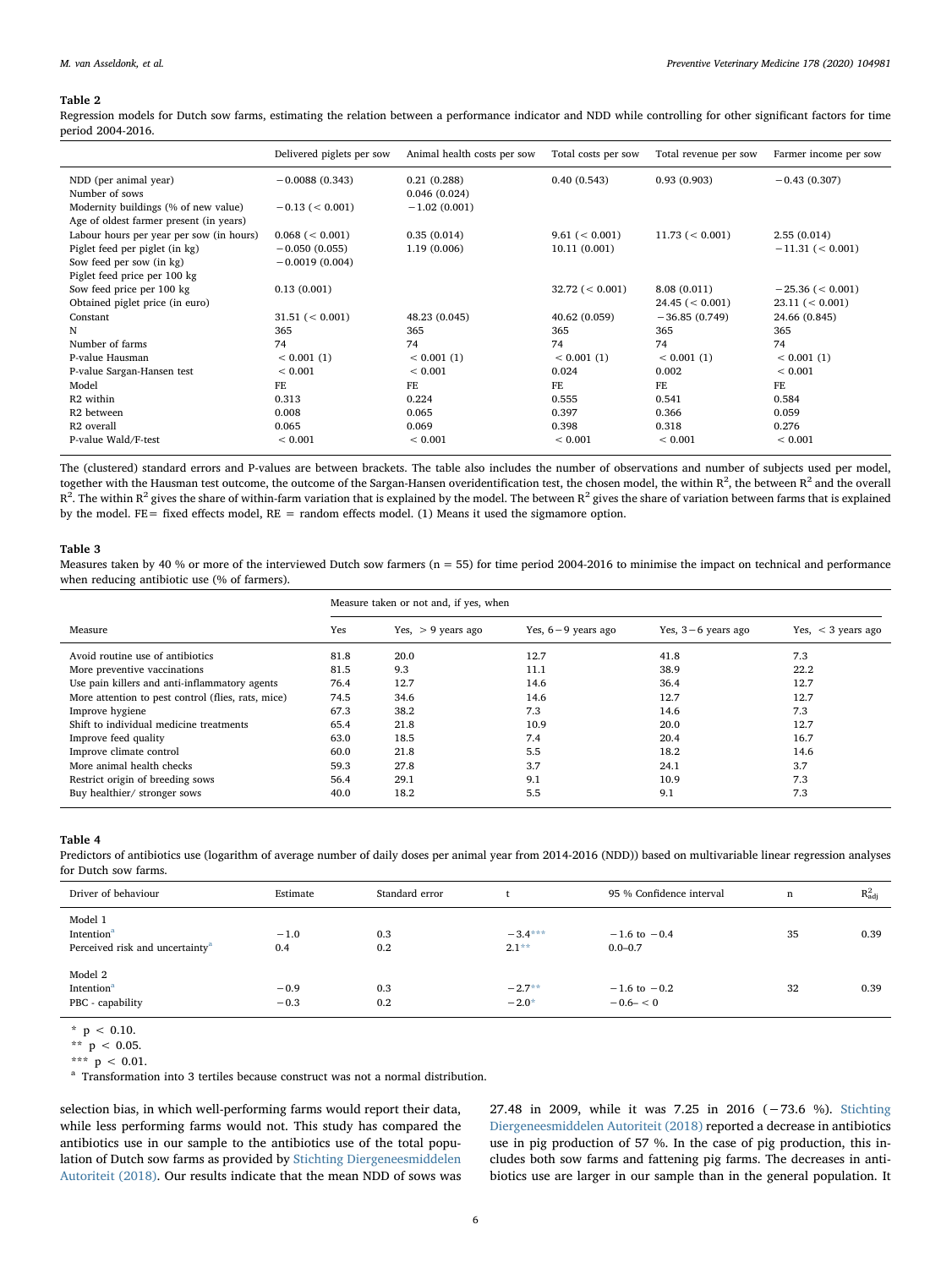#### <span id="page-6-7"></span>Table 5

Driver of behaviour CB Mean (sd) B Standard error t 95 % Confidence interval n R<sup>2</sup>  $R_{\rm adj}^2$ Intention 0.73 6.1 (1.2) −0.3 0.1 −2.3[\\*](#page-6-8) −0.6 to −0.04 35 0.11 Intention<sup>a</sup> [a a](#page-6-9) [a](#page-6-9) −1.2 0.3 −4.2[\\*\\*\\*](#page-6-10) −1.8 – 0.6 35 0.32 Attitude 0.84 5.5 (1.2) −0.5 0.1 −3.8[\\*\\*](#page-6-11) −0.7 to −0.2 39 0.26  $\text{Attitude}^{\text{a}}$  $\text{Attitude}^{\text{a}}$  $\text{Attitude}^{\text{a}}$   $\text{Attitude}^{\text{a}}$   $\text{B}}$   $\text{C}$   $\text{D}$   $\text{D}$   $\text{Attitude}^{\text{a}}$   $\text{Att value}^{\text{a}}$   $\text{Att value}^{\text{a}}$   $\text{Att value}^{\text{a}}$   $\text{Att value}^{\text{a}}$   $\text{Att value}^{\text{a}}$   $\text{Att value}^{\text{a}}$   $\text{Att value}^{\text{a}}$   $\text{Att value}^{\text{a}}$   $\text{Att value}^{\text{a}}$ Positive behavioural beliefs 0.82 4.9 (1.4) −0.5 0.1 −4.3[\\*\\*\\*](#page-6-10) −0.7 to −0.2 35 0.34 Negative behavioural beliefs 0.76 3.2 (1.4) 0.3 0.1 2.7<sup>\*</sup> 0.1–0.6 39 0.14<br>PBC - capability 0.70 4.9 (1.2) - 0.5 0.2 - 3.1<sup>\*\*</sup> - 0.8 to - 0.2 36 0.20 PBC - capability 0.70 4.9 (1.2) −0.5 0.2 −3.1[\\*\\*](#page-6-11) −0.8 to −0.2 36 0.20 Normative beliefs 6.80 5.5 (1.1) − 0.6 0.2 − 3.4<sup>[\\*\\*](#page-6-11)</sup> − 1.0 to −0.3 24 0.32  $\frac{1}{2}$  Perceived risk and uncertainty  $\frac{1}{2}$   $\frac{2.9}{1.7}$   $\frac{1}{2}$   $\frac{1}{2}$   $\frac{1}{2}$   $\frac{1}{2}$   $\frac{1}{2}$   $\frac{1}{2}$   $\frac{1}{2}$   $\frac{1}{2}$   $\frac{1}{2}$   $\frac{1}{2}$   $\frac{1}{2}$   $\frac{1}{2}$   $\frac{1}{2}$   $\frac{1}{2}$   $\frac{1}{2}$   $\frac{1}{$ Perceived risk and uncertainty<sup>a a</sup>  $2.8$ <sup>a</sup> 0.6 0.2

Univariate regression models estimating the relationship between Dutch pig farmers' attitudes, intention and perceptions and the logarithmic number of NDD (Number of Daily Doses per animal year) from 2014-2016 (CB = Cronbachs Alpha).

<span id="page-6-8"></span> $p < 0.05$ .

<span id="page-6-11"></span>\*\*  $p < 0.01$ .

<span id="page-6-10"></span>\*\*\*  $p$  < 0.001.

<span id="page-6-9"></span><sup>a</sup> Transformation into tertiles because construct was not a normal distribution.

may be the case that there is some self-selection bias in our sample.

Overall, the results presented here seem to agree with the results of others investigating the effect of antibiotics use on productivity ([Emborg et al., 2001;](#page-7-7) [McDowell et al., 2008](#page-7-8)). However, these authors primarily focused on technical variables rather than economic variables. Therefore, more research is needed on the effects of antibiotics use on the economic performance. The next challenge may be to convince farmers and veterinarians of the limited relationship between economic performance and antibiotics use as a proportion of farmers and veterinarians still see antibiotics as a cost-effective or profitable measure to uphold economic performance of the farm [\(Coyne et al.,](#page-7-4) [2014;](#page-7-4) [Moreno, 2014;](#page-7-12) [Speksnijder et al., 2015a](#page-7-5)). In accordance with other literature, our results show that these efforts to decrease antibiotics use can be quite successful without compromising on the economic or technical performance ([Rojo-Gimeno et al., 2016;](#page-7-31) [Collineau](#page-7-32) [et al., 2017](#page-7-32); [Postma et al., 2017](#page-7-33)).

In the follow-up survey, sow farmers who used more antibiotics were more concerned that low antibiotics use compromises their farm results, perceived more risk and uncertainty, and thought to a lesser extent that they have enough knowledge and time. These results indicate that providing these farmers with knowledge and information on management practices to reduce the use of antibiotics may be helpful. The results of our study revealed that the interviewed sow farmers perceived the veterinarian to be the most important source of information, followed by the feed supplier. The interviewed sow farmers also complied the most to the veterinarian, followed by the feed supplier and the customer. For that reason, it would be useful to focus on continuous involvement of the veterinarian and possibly the feed supplier in providing knowledge about reduction of antibiotics use to sow farmers, preferably by means of individual advice, as the results showed that individual advice was the preferred way to gather knowledge for the interviewed sow farmers. Comparable results were found for broiler farmers by [De Lauwere and Bokma \(2019\)](#page-7-34). The importance of the veterinarian with regard to the use of antibiotics is also mentioned by [Jones et al. \(2015\).](#page-7-35) [Garforth et al. \(2013\)](#page-7-36) placed great importance on access to authoritative information with most seeing veterinarians as the prime source to interpret generic advice from national bodies in the local context. [Speksnijder et al. \(2015\)](#page-7-5) emphasized the importance of attitudes of veterinarians towards antibiotic use and reduction opportunities. They found that especially experienced veterinarians could be educated about possible risks related to veterinary overuse of antibiotics, while younger veterinarians might require additional support to act independently from farmers' and significant others.

According to [Garforth et al. \(2013\),](#page-7-36) the main factors that influenced livestock farmers' decision on whether or not to implement a specific disease risk measure are: attitudes to, and perceptions of, disease risk; attitudes towards the specific measure and its efficacy; previous experience of a disease or of the measure; and the credibility of information and advice. In our study, interviewed sow farmers with lower use of antibiotics had a more positive attitude towards keeping or getting antibiotics use under the target value, and perceived less risk and uncertainty. Uncertainty as driver for antibiotics use is mentioned as well in dairy farming with regard to the prevention [\(Scherpenzeel](#page-7-37) et [al., 2017](#page-7-37)) and treatment of mastitis [\(Swinkels et al., 2015](#page-7-38)). [Trujillo-](#page-7-39)[Barrera et al. \(2016\)](#page-7-39) found that perceived risk appeared to be a barrier to the adoption of sustainable practices, while risk tolerance appeared to be a positive moderator of the relationship between economic rewards and adoption.

The surveyed sow farmers also had lower scores for negative and higher scores for positive behavioural beliefs and perceived themselves more capable of keeping or getting the use of antibiotics under the target value. Comparable results were found for broiler farmers by [De](#page-7-34) [Lauwere and Bokma \(2019\)](#page-7-34). Attitude, beliefs and self-efficacy are more often mentioned as drivers to take animal health related measures, for example by [Jansen et al. \(2010\)](#page-7-40) with regard to mastitis control, [Sok](#page-7-41) [et al. \(2015](#page-7-41), [2016\)](#page-7-42) with regard to a voluntary vaccination programme against Bluetongue, [Marier et al. \(2016\)](#page-7-43) with regard to Salmonella control and [Ritter et al. \(2017\)](#page-7-44) with regard to animal disease control programmes.

The study showed that decrease in antibiotics use can be quite successful without compromising on the economic or technical performance, and moreover taking into account farmers' attitudes, perceptions and preferences can be helpful to get a better understanding of farmers' decision making and is useful for the design of tailor-made interventions.

## Appendix A. Supplementary data

Supplementary material related to this article can be found, in the online version, at doi[:https://doi.org/10.1016/j.prevetmed.2020.](https://doi.org/10.1016/j.prevetmed.2020.104981) [104981.](https://doi.org/10.1016/j.prevetmed.2020.104981)

#### References

- <span id="page-6-1"></span>[Aarestrup, F.M., Jensen, V.F., Emborg, H.-D., Jacobsen, E., Wegener, H.C., 2010. Changes](http://refhub.elsevier.com/S0167-5877(19)30624-5/sbref0005) in the use of antimicrobials and the eff[ects on productivity of swine farms in](http://refhub.elsevier.com/S0167-5877(19)30624-5/sbref0005) [Denmark. Am. J. Vet. Res. 71, 726](http://refhub.elsevier.com/S0167-5877(19)30624-5/sbref0005)–733.
- <span id="page-6-5"></span>[Abadie, A., Athey, S., Imbens, G., Wooldridge, J., 2017. When Should You Adjust](http://refhub.elsevier.com/S0167-5877(19)30624-5/sbref0010) [Standard Errors for Clustering? National Bureau of Economic Research, Inc](http://refhub.elsevier.com/S0167-5877(19)30624-5/sbref0010).
- <span id="page-6-2"></span>Agrimatie, 2019. [https://www.agrimatie.nl/SectorResultaat.aspx?themaID=2272&](https://www.agrimatie.nl/SectorResultaat.aspx?themaID=2272%26indicatorID=2046%26subpubID=2232%26sectorID=2255)  $indicationID = 2046&subpubID = 2232&sectorID = 2255.$
- <span id="page-6-6"></span>[Ajzen, I., 1991. The theory of planned behavior. Organ. Behav. Hum. Decis. Process. 50,](http://refhub.elsevier.com/S0167-5877(19)30624-5/sbref0020) 179–[211](http://refhub.elsevier.com/S0167-5877(19)30624-5/sbref0020).

<span id="page-6-4"></span>[Argiles, J.M., Slof, E.J., 2003. The use of](http://refhub.elsevier.com/S0167-5877(19)30624-5/sbref0025) financial accounting information and firm performance: an empirical quantifi[cation for farms. Account. Bus. Res. 33, 251](http://refhub.elsevier.com/S0167-5877(19)30624-5/sbref0025)–273.

<span id="page-6-3"></span><span id="page-6-0"></span>[Bondt, N., Kortstee, H., 2016. Good Practrices \(Use of Antibiotics\). LEI.](http://refhub.elsevier.com/S0167-5877(19)30624-5/sbref0030) [Bondt, N., Jensen, V.F., Puister-Jansen, L.F., van Geijlswijk, I.M., 2013. Comparing](http://refhub.elsevier.com/S0167-5877(19)30624-5/sbref0035)